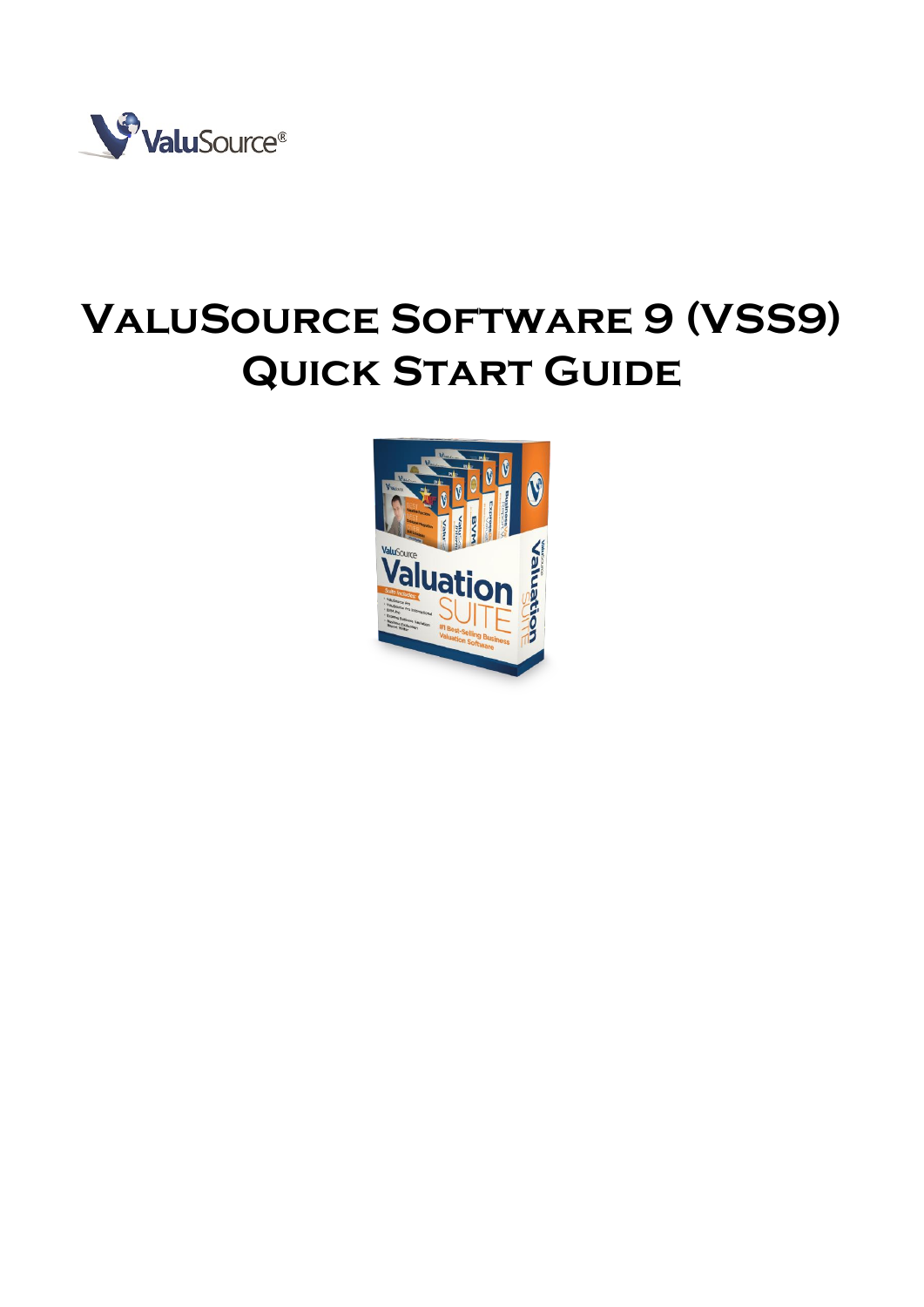## **Welcome**

Welcome to ValuSource Software version 9 (VSS 9), the latest version of ValuSource Valuation Software. From a usability perspective, the new version is very similar to VSS 8 in how it works but with a new and improved user interface. Plus, some new great features.

#### You **WILL** need to contact support to activate VSS9, call 719-799-6050.

# **What's New in VSS9**

#### **VSS9 NO LONGER requires Microsoft Excel**

One of the significant changes to VSS9 is that you no longer need Microsoft Excel to run the Analysis portion of the software. This change makes the software much faster to use, provides for an integrated application that does not require the separate toolbar that VSS8 needs and keeps the software form being impacted by the frequent changes to Excel.

However, if you want to edit the spreadsheets, you still will need Excel.

#### **Complete Rebuild**

VSS9 is built has been completely rebuilt and rewritten. It's now easier for us to update the software and for you to install those updates. The program is more robust, especially when it comes to integration with Microsoft Excel and Word. You may not notice some of the changes because they are behind the scenes, but we are sure you will appreciate how much better the software works.

#### **Improved User Interface**

The most obvious change users will notice are general look and feel of the application. There are three types of windows in VSS9, **Analysis windows are green**, **Report windows are blue** and **Data windows are red**.

The VSS8 always on top toolbar has been replaced with a standard windows application. And now you can have more than one window open at the same time and this is especially helpful when you want to see the report at the same time as the analysis.

#### **More Flexibility for Viewing the Analysis**

The Analysis window view has changed slightly. The workspace does not extend beyond the schedule, in VSS8 you could scroll below and to the right of the schedule, but not in VSS9. We encourage you to check out the view menu, particularly the new page setup tabs and printing tabs which make it easier to customize working papers users want out of the system.

**Icons:**

## **Starting the Program**

Starting up the program is a bit different in VSS9. When you open the software, you will see the module selection window below.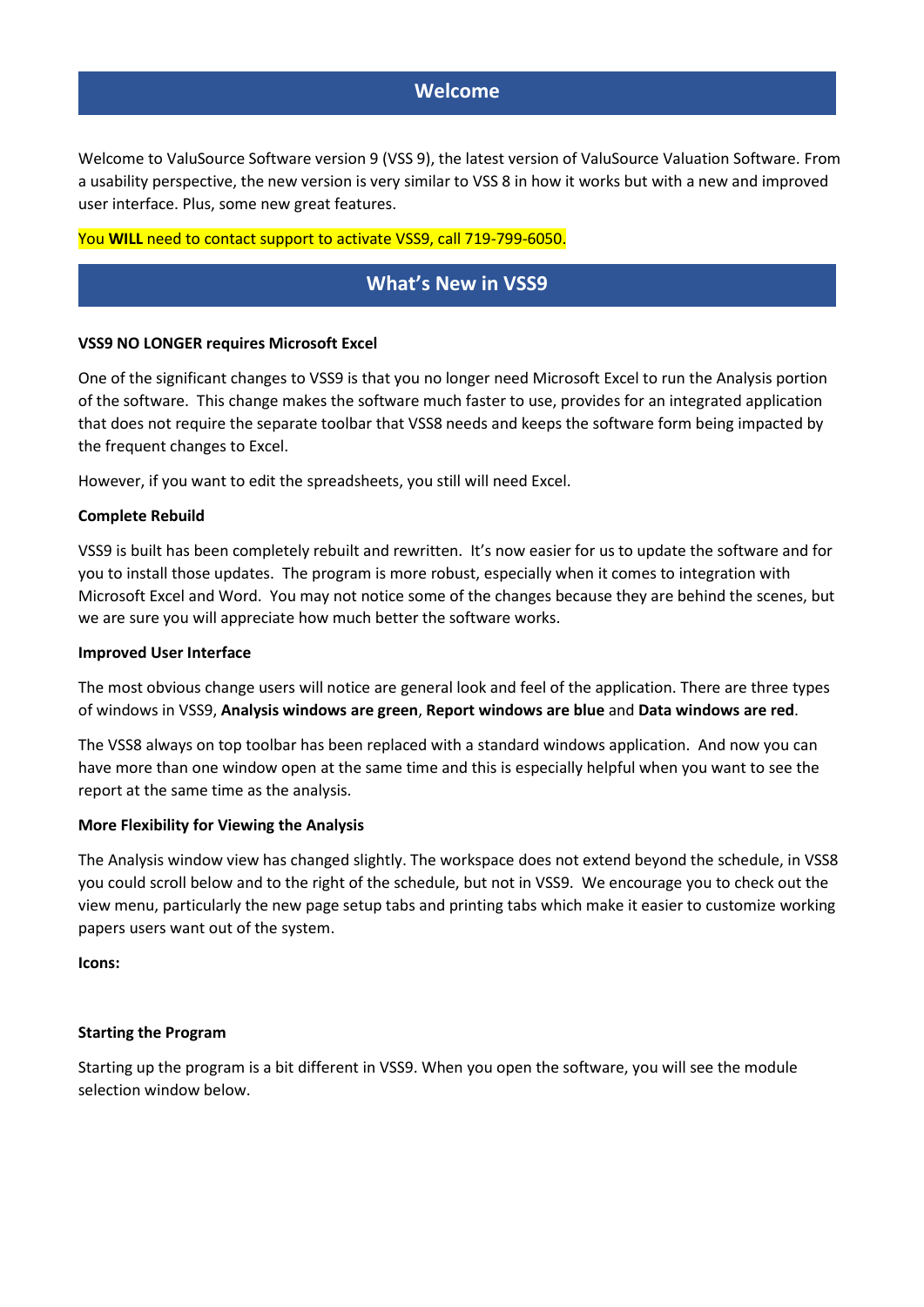

The Valuation Software Suite includes a number of applications, the default application in ValuSource Pro. However, if you select the Change button in the bottom right corner, you can select which valuation application you want to use including Valusource Pro, Business Valuation Manager Pro, Express Business Valuation and International Valusource Pro.

To open an Analysis window (to open or start a valuation), select the green Analysis Icon on the left-hand side of the window. From this window you can also select Report to open a Report window and last but not least you can select Data to access open a Data window, which provides access to all the databases you subscribe to.

## **Getting Started Creating a New File or Opening an Existing one.**

The Analysis window and menu looks similar to VSS8, you will have the option to Start a new Project, Use an existing Project or review the sample project included with the software.

Note that VSS9 is now a standard Windows application, which can be moved and sized just like any other Windows application! VSS8 had a top menu that did not work like a regular Windows application, which made it harder to learn how to use and made it less flexible, especially when using multiple monitors.

Now you can size or drag any window in VSS9 to any one of your monitors and even open more than one VSS9 window at a time (i.e., Analysis window, Report window, or Data window). In the tools menu, there are some new options such as Open Last Analysis automatically or Check the Web for Updates. Both options can be turned on or off.

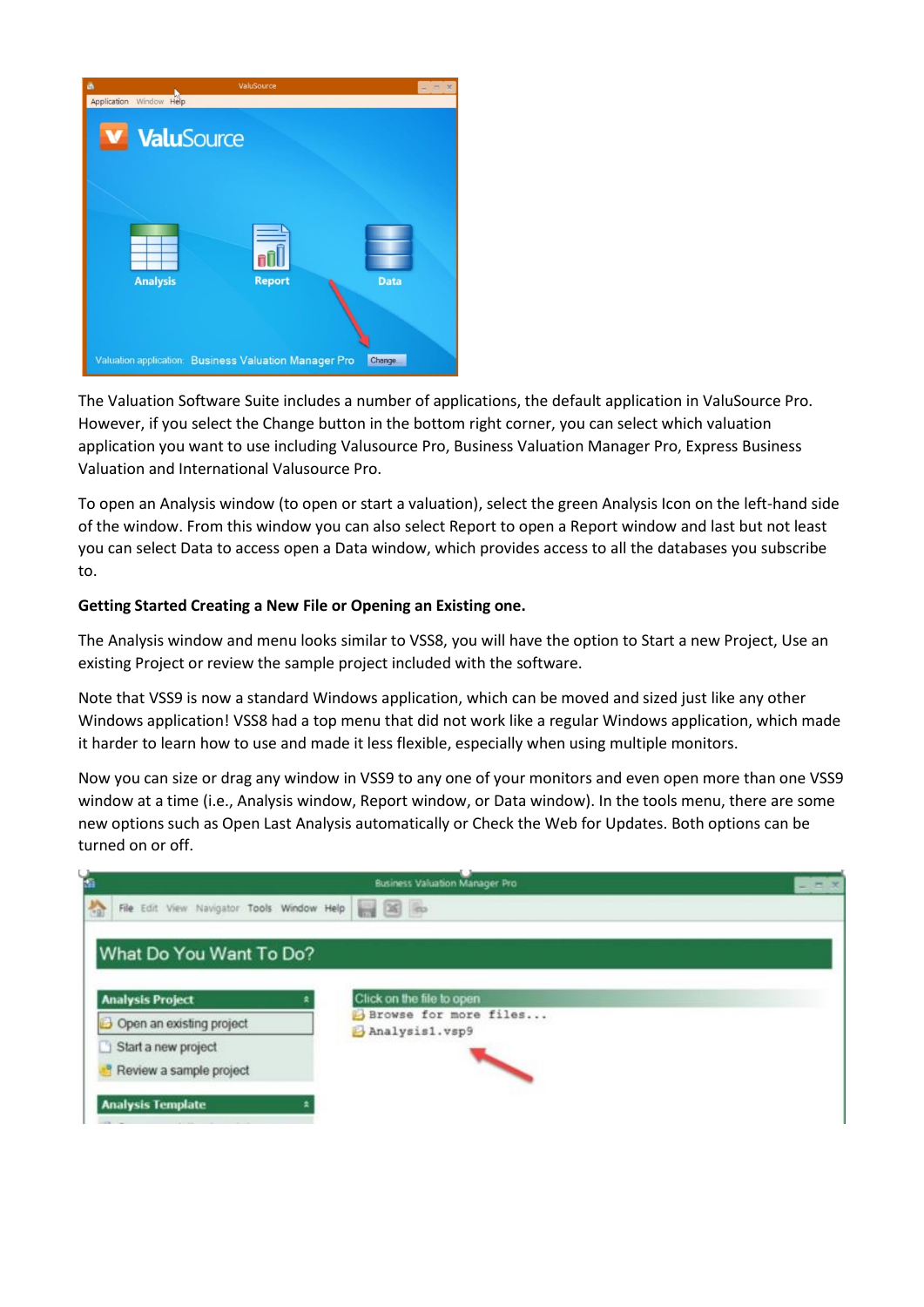#### **Data**

In order to access a Database window, click the house icon  $\Box$  in the top left corner of the application window to bring up the module selection window. Select the Data icon.



## **Other ways to access the databases**:

Option #1: You can *also* access the databases from within the Analysis module, from any schedule that downloads data.

Option #2: Also, if you want to view the data and don't need to download it into the valuation software, you can access the data on the web at [www.keyvaluedata.com](http://www.keyvaluedata.com/) if you purchased your data from NACVA and from [www.bvdataworld.com](http://www.bvdataworld.com/) if you purchased your data from ValuSource.

At the top of the Data window, you will see menus where you can browse the various categories of databases such as Valuation databases, Economic/Legal Reports etc.



## **Reports**

To start a new report you need to open the Report Window, which is a little different than VSS8. In VSS9, each module has its own window (i.e. Analysis, Report and Data). The great thing is that you can have multiple windows open at the same time. One thing many people like to do is have the report and analysis windows open side by side.

In order to start a new report (or open an existing one), you will need to select the house icon on the top left corner of the menu to bring up the module selection window.



Now click on the Report icon to open a Report window.

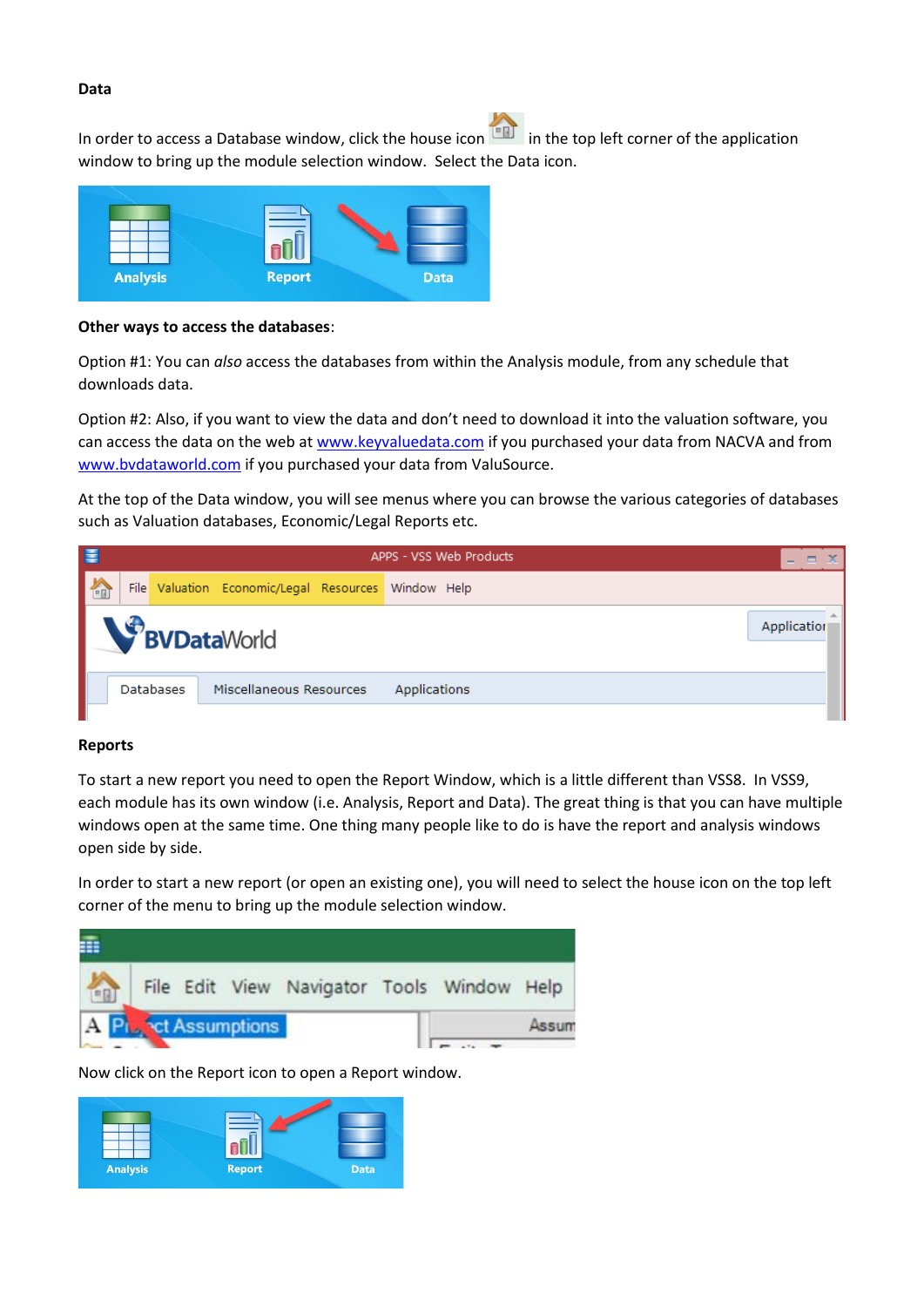After you select the Report icon, the Report window will open. From this window you can open an existing report, start a new report or review a sample report.

| 勖<br><b>Business Valuation Report Writer</b>                                                           | $= x$                                                         |
|--------------------------------------------------------------------------------------------------------|---------------------------------------------------------------|
| e<br>F<br>$7.4$ 5 <sup>9</sup><br>File Edit View Tools Window Help<br>He<br>$\blacksquare$<br>$\left[$ | $\frac{1}{\omega}$<br>Color <sup>1</sup> Locked<br>Go To Link |
|                                                                                                        |                                                               |
| What Do You Want To Do?                                                                                |                                                               |
|                                                                                                        |                                                               |
| Click on the file to open<br><b>Report</b><br>$\hat{\mathbf{x}}$                                       |                                                               |
| Browse for more files<br>Open an existing report                                                       |                                                               |
| Start a new report                                                                                     |                                                               |
| Review a sample report                                                                                 |                                                               |
|                                                                                                        |                                                               |
| <b>Report Template</b><br>$\hat{\mathbf{x}}$                                                           |                                                               |
| Open an existing template                                                                              |                                                               |
| Start a new template                                                                                   |                                                               |
|                                                                                                        |                                                               |
|                                                                                                        |                                                               |
|                                                                                                        |                                                               |
|                                                                                                        |                                                               |
|                                                                                                        | <b>lu</b> Source                                              |
| <b>Business Valuation Report Writer for VSP</b>                                                        |                                                               |
|                                                                                                        |                                                               |

Note that you can also open an existing report from the Analysis window by using the File, Open, Report menu shown below.



#### **Improved Report Writer**

The report writer has been significantly improved. Word fields are now used to bring cells from Excel into Word, instead of using chevrons "{text from excel}" and hidden text that were used in VSS8. Ranges and charts are brought into the Word document as pictures.

In Word, fields can be shaded or not, it's sometimes helpful to see where the fields are in the document. To see the fields, go to *Word Options*, then *Advanced Options.* Scroll down to *Show Document Content*. Use the drop down to *show fields always*. Fields pick up the style of "Normal".